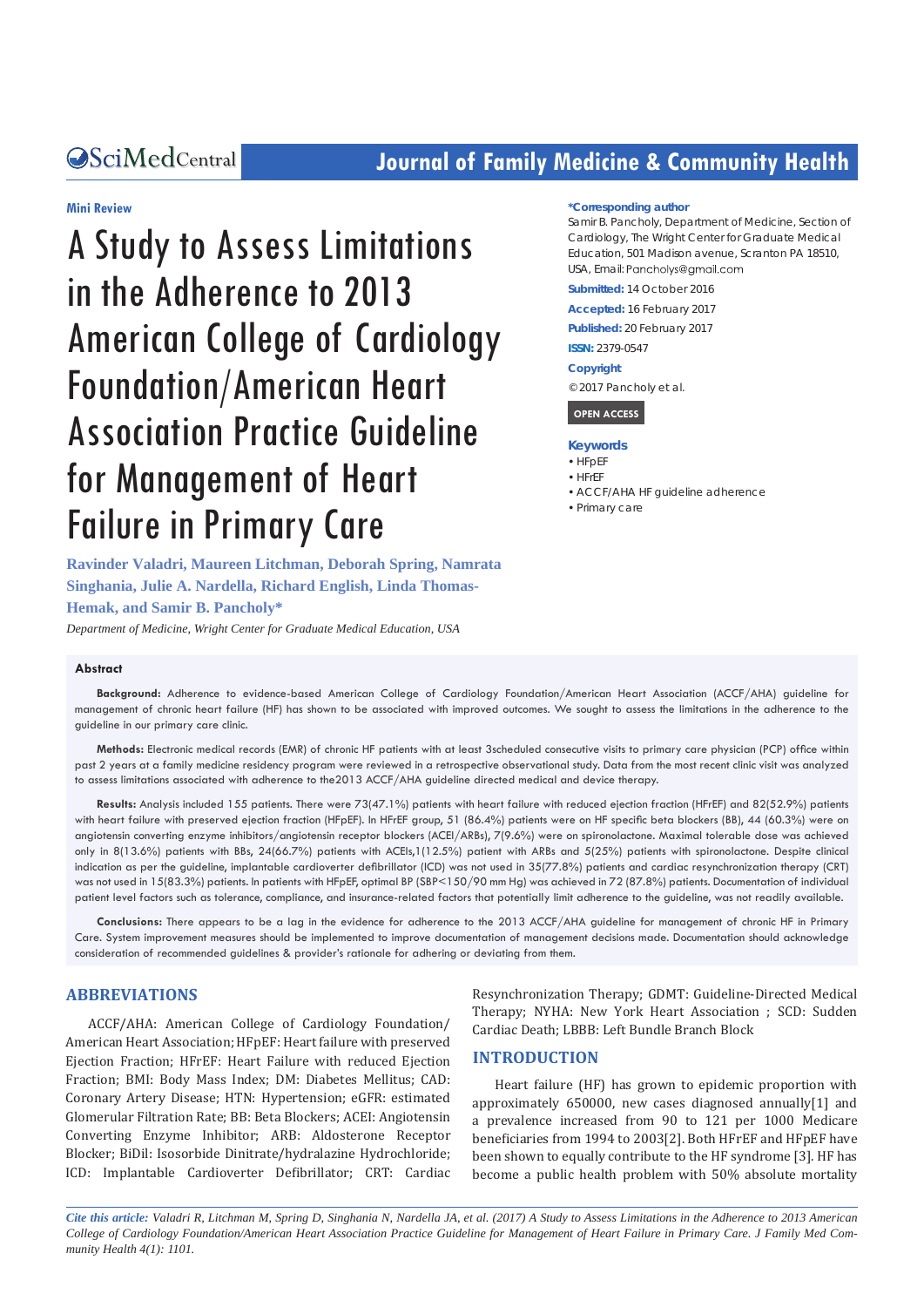# **OSciMedCentral**

within five years of diagnosis [4], greater than one million hospitalizations annually [1], 30-day all cause readmission rate of 25% [5] and an annual estimated cost of care exceeding \$30 billion in the United States [1].

#### **2013 ACCF/AHA guideline for HF recommendations**

2013 ACCF/AHA guideline for HF provides comprehensive evidence-based recommendations for the management of HF stage A to D and device therapy for HF stage B to D [6]. In the current study we focused on HF stage C.

Stage C HF comprises patients with structural heart disease and prior or current symptoms of HF. Class I recommendations include patient education on HF self-care [7], ACEI use in all patients with HFrEF [8,9], ARB use in HFrEF when ACEI is intolerable [10,11], HF specific BB use in all patients with HFrEF [12-15]. Aldosterone antagonists are recommended in patients with New York Heart Association (NYHA) functional class II-IV symptoms with EF≤ 35% [16], in diabetic patients with history of MI with HF symptoms and EF  $\leq$  40% [17]. The combination of Hydralazine and Isosorbide dinitrate (BiDil) is recommended in African Americans (AA) with HFrEF and NYHA functional class III–IV symptoms despite optimal medical therapy [18,19]. Diuretic use and chronic oral anticoagulation is recommended in appropriate clinical setting [20,21]. Class IIa recommendations include exercise training to improve functional capacity [22], and use of continuous positive airway pressure (CPAP) to improve LVEF and functional status in patients with concomitant obstructive sleep apnea (OSA) [23]. Class I recommendation for device therapy include ICD for primary prevention of sudden cardiac death (SCD) in selected patients with HFrEF who are at least 40 days post-MI with LVEF  $\leq$  35% and NYHA functional class II or III symptoms [24,25], or patients with LVEF ≤ 30% and NYHA class I symptoms [26], while on optimal medical therapy and who are expected to live >1 year. CRT with defibrillator device is recommended for patients with LVEF  $\leq$  35%, sinus rhythm, left bundle branch block (LBBB) with a  $ORS \ge 150$  ms and NYHA functional class II or III symptoms or ambulatory class IV symptoms despite optimal medical therapy [27,28].

Class I recommendation in HFpEF include systolic and diastolic BP control in accordance with published clinical practice guidelines to prevent morbidity [29,30] and diuretic use for symptom relief.

Adherence to 2013 ACCF/AHA guideline for management of HF has shown to be associated with improved outcomes in patients with chronic  $HF^6.We$  sought to evaluate the guideline adherence and limitations in adherence in our clinic.

#### **Pre-specified definitions**

Definitions for HFpEF and HFrEF were LVEF  $\geq$  50% and LVEF<50% respectively [6]. Medical therapy was defined as suboptimal in HFrEF when maximal tolerable dose at the most recent clinic visit was <75% of the guideline recommended dose. Recommended maximal tolerable medical therapy in HFrEF for ACEI is: lisinopril, enalapril, quinapril and fosinopril20 mg/day, captopril150 mg/day and ramipril 10 mg/day. For ARB: valsartan320 mg/day and losartan100 mg/day. For BB: metoprolol succinate and metoprolol tartrate200 mg/day,

J Family Med Community Health 4(1): 1101 (2017) **2/5**

carvedilol50 mg/day, carvedilol phosphate extended release80 mg/day andbisoprolol10 mg/day. Recommended dose for spironolactone 50 mg/day. Recommended dose for BiDil: 300 mg/day for Hydralazine and 120 mg/day for Isosorbide dinitrate. In HFpEF, medical therapy was considered suboptimal when the BP was >150/90 mm Hg. Although there is no specific target blood pressure defined in HFpEF, we chose a target BP<150/90 mm Hg based on JNC 8 guidelines [31]. Permissible hemodynamics and renal function to consider up-titration of medical therapy in HFrEF defined as systolic BP of  $\geq 100$  mm HG, resting HR  $\geq 70$ bpm and/or a serum creatinine< 3 mg/dL respectively.

## **METHODS**

Study was approved by the local institutional review board which waived the consenting process, based on less than minimal risk to patient safety and privacy. EMRs of patients with chronic HF were reviewed starting from their most recent clinic visit to at least three consecutive visits in retrospect. The rationale for three visits was to give an opportunity to achieve maximal tolerable optimal medical and device therapy. Limitations in adherence to 2013 ACCF/AHA guideline for HF [6] in individual patients were assessed in following clinical indicators.

We assessed the proportion of HFrEF patients on guideline directed medical therapy, proportion of patients with maximal tolerable medical therapy in terms of HF specific BB, ACEI/ARB and aldosterone antagonist and AA patients on BiDil and appropriate device therapy in terms of ICD and CRT when indicated [27,28]. Proportion of HFpEF patients with optimal BP control as defined above were assessed. In both HF phenotypes, we assessed the proportion of patients who had optimal hemodynamic status, who received 60 minutes HF self-care education at post-hospital discharge, saw their PCP within seven days of hospital discharge, who were current with pneumococcal and influenza vaccination status and used CPAP if diagnosed with OSA.

#### **Statistical analysis**

IBM-SPSS version 22, Chicago, IL was used for the statistical analysis. Analysis was primarily exploratory to describe the cohort characteristics and express proportion of patients with guideline adherence. Categorical variables were expressed as frequencies and proportions and continuous variables as mean ± standard deviation.

## **RESULTS**

Cohort consisted 163 patients with chronic HF. Eight patients were excluded for lack of adequate clinic visits, resulting in 155 patients for the analysis. Mean  $(\pm SD)$  age of the cohort was  $62.5(\pm 12.9)$  years and  $65(41.9%)$  were females. Patients with HFpEF dominated the cohort compared to HFrEF (82(52.9%) Vs. 73(47.1%); P=0.0001). Baseline characteristics are shown in Table (1).

In evaluating guideline adherence in HFrEF we found that there were51(86.4%) patients on HF specific BB, 44(60.3%)patients on ACEI/ARBs, 7(9.6%) patients on spironolactone and one AA patient was on Bidil. NYHA functional class was not routinely documented to determine whether appropriate therapies and/ or up-titration of dose were considered. Guideline recommended maximal tolerable dose was achieved only in 8(13.6%) patients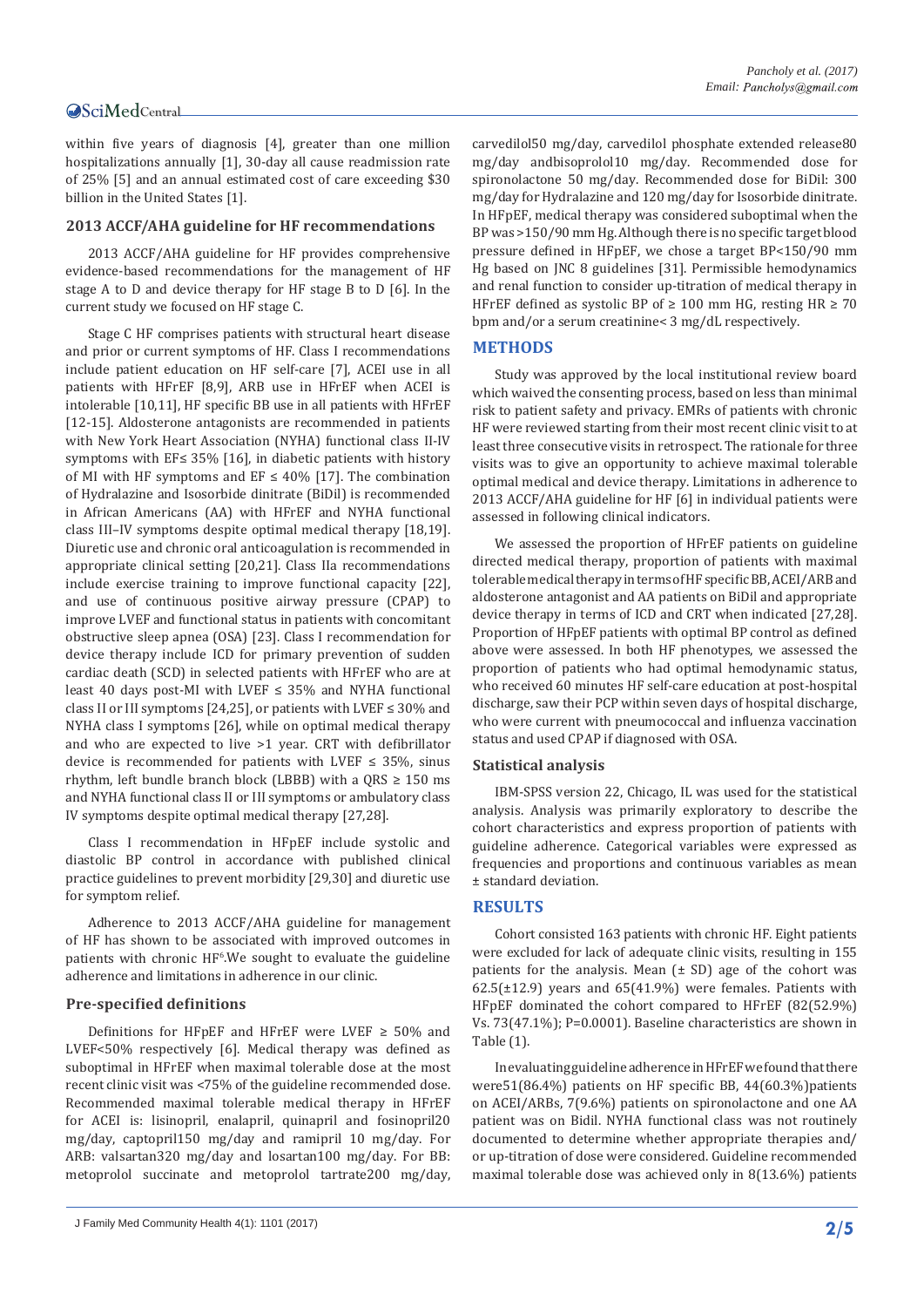| Table 1: Baseline characteristics (N=155). |                                |                              |
|--------------------------------------------|--------------------------------|------------------------------|
| Parameter                                  | $H$ FrEF; $N=73$<br>$(47.1\%)$ | HFpEF $N = 82$<br>$(52.9\%)$ |
| Age $(\pm SD)$ years                       | $62.5 \ (\pm 12.9)$            | $64.4 \pm 12.5$              |
| LVFF $(\pm SD)$ %                          | $31.0 (8 \pm 10.3)$            | 58.8±4.4                     |
| SBP (±SD) mm HG                            | 132.6±25.4                     | 128.5±20.6                   |
| DBP (±SD) mm HG                            | $76.2 \pm 13.6$                | 73.7±11.7                    |
| HR $(±SD)$ beats/min                       | 79.5±13.3                      | 76.9±10.6                    |
| Serum Na (±SD) mEq/<br>dL                  | $137.3 \pm 4.2$                | $137.1 \pm 4.9$              |
| Serum BUN (±SD) mg/<br>dL                  | $29.3 \pm 24.3$                | $27.6 \pm 21.4$              |
| Serum Cr (±SD) mg/dL                       | $1.6 + 1.2$                    | $1.9 + 2.1$                  |
| eGFR (±SD) ml/<br>min/1.23 m <sup>2</sup>  | $56.1 \pm 30.0$                | $54.2 \pm 27.8$              |
| $BNP$ ( $\pm SD$ ) ng/dL                   | 868.9±1213.5                   | 497.9±580.0                  |
| BMI $(\pm SD)$ Kg/m <sup>2</sup>           | $32.3 \pm 8.5$                 | 34.6±11.9                    |
| A <sub>1</sub> C $(\pm SD)$                | $7.2 \pm 1.4$                  | $7.6 \pm 2.2$                |
| Female                                     | 30 (41.1%)                     | 35 (42.7%)                   |
| DM                                         | 41 (56.2%)                     | 43 (52.4%)                   |
| <b>HTN</b>                                 | 65 (89.0%)                     | 74 (90.2%)                   |
| CAD                                        | 46 (63.0%)                     | 54 (65.9%)                   |
| Dyslipidemia                               | 50 (68.5%)                     | 50 (61.0%)                   |
| AF                                         | 14 (19.2%)                     | 20 (24.4%)                   |
| <b>OSA</b>                                 | $7(9.6\%)$                     | $6(7.3\%)$                   |
| Smoking                                    | 26 (35.6%)                     | 27 (32.9%)                   |
| Aspirin                                    | 18 (24.7%)                     | 18 (22.0%)                   |
| Statin                                     | 18 (24.7%)                     | 27 (32.9%)                   |
| BB                                         | 28 (38.4%)                     | 32 (39.0%)                   |
| ACEI                                       | 36 (49.3%)                     | 44 (41.5%)                   |
| ARB                                        | $4(5.5\%)$                     | 3(3.7%)                      |
| Aldactone                                  | $7(9.6\%)$                     | $4(4.9\%)$                   |
| Diuretics                                  | 17 (23.3%)                     | 24 (29.3%)                   |
| Metformin (in DM)                          | 32 (43.8%)                     | 32(39%)                      |
| Insulin (in DM)                            | $2(4.8\%)$                     | 16 (19.5%)                   |
| Anticoagulation                            | 8 (11.0%)                      | 11 (13.4%)                   |

with BB, in 24(66.7%) patients with ACEI, in 1(12.5%) patient with ARB and in 5(25%) patients with spironolactone. These statistics were in patients with permissible hemodynamics and serum creatinine which would have allowed up-titration of the medication dose. ICD was not used in 35(77.8%) patients and CRT was not used in 15(83.3%) patients despite a clinical indication per the guideline [27,28,30].

In patients with HFpEF, adherence to the guideline of optimal BP control (< 150/90 mm Hg) was achieved in 72(87.8%) patients. In HFrEF 55(75.3%) patients had BP <150/90 mm Hg, but only 23(31.5%) patients had HR  $\leq$  70. Unadjusted all-cause deaths were 13% and 18% in patients with HFrEF and HFpEF respectively (P=0.43).

Guideline adherence was acceptable in terms of prompt

PCP visit scheduling within seven days of hospital discharge (100%) and pneumococcal immunization 115(74.2%). However, influenza immunization varied between 12% to 70% with decline in recent seasons. Documented LVEF and an EKG within past year present in 129(83.2%) and 146 (94.2%) patients respectively. Diabetes was present in 84(54.2%) patients and 62(73.8%) off these were on metformin therapy. Average diabetes control was acceptable with a mean HbA1Cof 7.2. Chronic AF requiring anticoagulation as per the guidelines [20,21], was present in  $44(28.3%)$  patients. Only  $15(34.1%)$  patients were on an anticoagulation agent. Reasons for lack of anticoagulation were not documented in at least 50% of the cases. OSA was present in 13(8.4%) patients. CPAP use was less than 50% in this group. Documentation of a referral for formal exercise training, cardiac rehabilitation, NYHA functional classification and scheduled device interrogations in patients with ICD and CRT therapy were not readily available.

# **DISCUSSION**

Principal finding of our analysis is that, there appears to be inconsistency in documentation of the provider's consideration for the guideline directed therapies and reasons for not applying in certain patients with chronic HF. This may contribute to the perception that there is lack of adherence and failure to consider in future appropriate management options. Documentation for guideline adherence was acceptable of initiation of BB but fell short in terms of initiation of ACEI/ARB in HFrEF. Most importantly, there was inconsistent documentation that uptitration was considered. Initiation and up-titration to maximal tolerable dose are equally important to derive the morbidity and mortality benefits demonstrated in RCTs [6]. Adherence to the guideline was acceptable regarding scheduling post hospital office visit and being current with pneumococcal vaccine. The percentage of patients current with receiving Influenza immunization was below the guideline accepted level. Suboptimal influenza immunization rate was most commonly due to patient refusal. Blood Pressure was optimally controlled in HFpEF. Our study is in accordance with recent study by Komajda et al. [32], where significant lag in guideline adherence was noted in optimal medication dosing in patients with chronic HF. Our study fills the gap in the evidence by providing information on the perception that there is lack of adherence in primary care practice and in the United States patient population.

Primary care provider is the cornerstone in optimizing medical care, coordinating care, disease progression surveillance and in making timely referrals to sub-specialists as needed. Uptitration of guideline directed medical therapy requires close monitoring of hemodynamics, symptoms, functional assessment, volume status and diagnostic studies which require frequent visits. Primary care physician plays a crucial role, in disease management and up-titration because seeing a specialist at closer intervals may not be practical. Therefore, it is crucial to empower the primary care provider to improve the quality of care in chronic heart failure.

Patient related factors for perceived non adherence to guideline are multifactorial. It has been documented that many patients do not tolerate the doses of neurohormonal antagonists documented in the trials, despite vigorous efforts [33]. Patient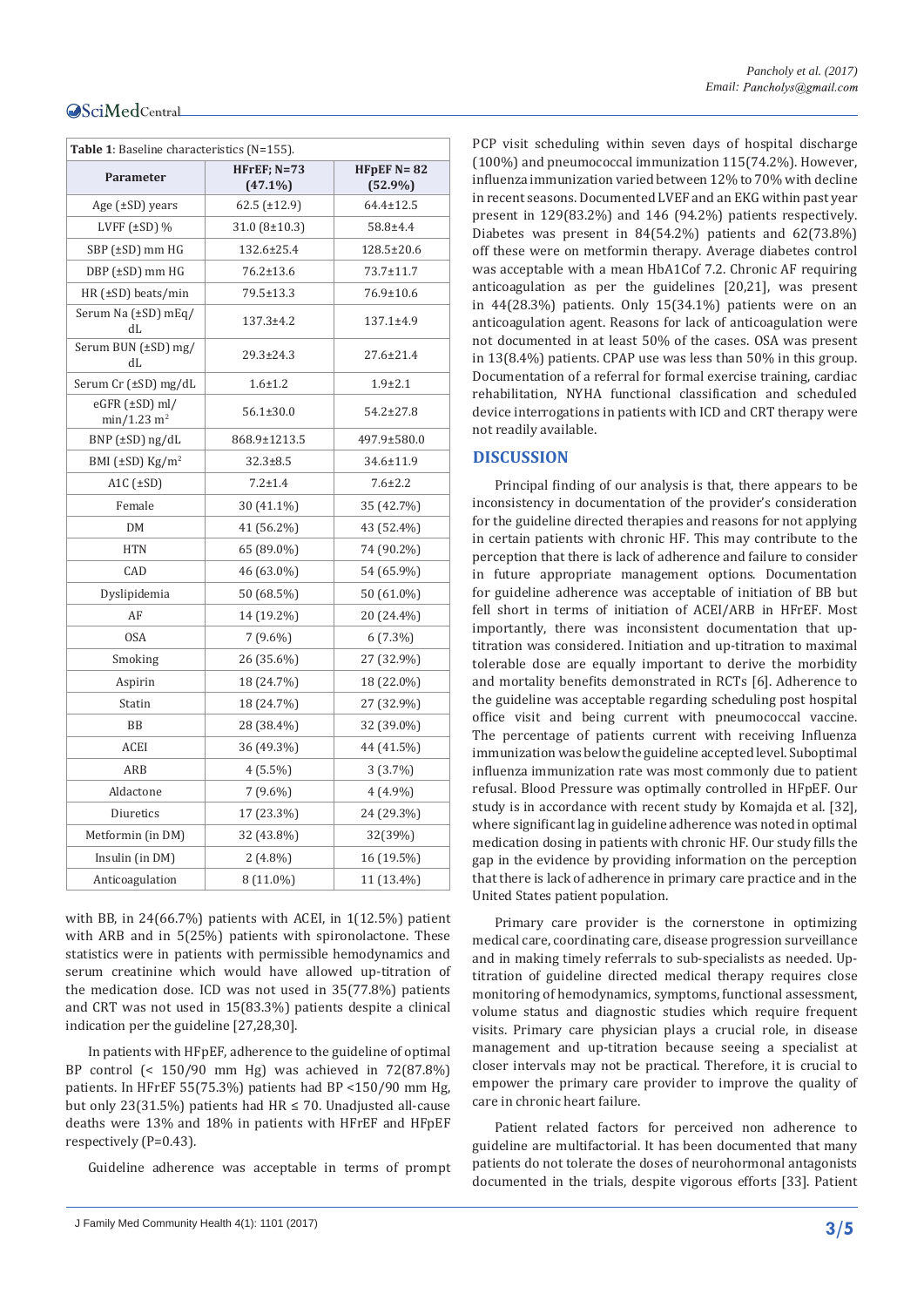# **OSciMedCentral**

non-compliance with clinic visits, diagnostic testing and keeping up with sub-specialists could negatively affect the guideline adherence. Primary care physician is less likely to up-titrate medication dose in a stable, asymptomatic HF patient because of potential concern about tipping the balance of cardio-renal homeostasis. Patient level factors which contribute to suboptimal therapy include lack of knowledge on their disease and its natural course, lack of insurance coverage for certain medications, failure to adequately address co morbid conditions. Scheduling closer appointments with primary care physician will help with up-titration of medication, with monitoring NYHA functional class, detecting EKG changes and assessing LVEF. These are key variables that prompt escalation of the medical and device therapy when indicated.

#### **System improvement measures after the analysis**

Measures were initiated to educate resident physicians on updated HF practice guidelines [6,34], proper assessment and documentation of NYHA functional class at every clinic visit and on recommendations for periodic echocardiographic and electrocardiographic surveillance. Measures were initiated to refer patients to cardiac rehabilitation and have our local hospital participate with the American Heart Association Get With The Guidelines-Heart Failure (AHA GWTG-HF) [6], Program to improve quality of care in CHF in-patients.

#### **Limitations**

Our study results should be interpreted in the context of following limitations. The study was limited to one primary care office with a low sample size, predominantly consisting of patients with Medicare. Therefore, may not be applicable to other clinical settings with different insurance coverage. The retrospective nature of the study could have resulted in unmeasured confounding variables and some degree of selection bias that could have affected some of the results. Patient's race was not documented on most of the patients to determine the race based indication of BiDil in AA patients with HFrEF [18,19]. Many patients were also seen by cardiologists as outpatients. Dynamic changes in therapy by cardiologists were not always accessible which could have affected the study results. Medication tolerance was only defined in terms of hemodynamics and renal function. Data on patient reported symptoms were not documented consistently. So it is unknown how much it contributed to the results. Similarly, data on Insurance limitations, patient compliance and preference was not available which can limit the use of optimal medical therapy. BB use for other indications other than HF such as prophylaxis for refractory migraine and variceal bleed prevention and spironolactone use for hyperaldosteronism could have inadvertently influenced hemodynamics, limiting the up-titration of optimal HF therapy.

#### **CONCLUSION**

There appears to be a lag in the evidence for adherence to the 2013ACCF/AHA guideline for management of chronic HF in Primary Care. System improvement measures should be implemented to improve documentation on consideration of guidelines and limitations in individual patients so as to improve the guideline adherence.

## **REFERENCES**

- 1. [Go AS, Mozaffarian D, Roger VL, Benjamin EJ,](https://www.ncbi.nlm.nih.gov/pubmed/23239837) Berry JD, Borden WB, et [al. Heart disease and stroke statistics--2013 update: a report from the](https://www.ncbi.nlm.nih.gov/pubmed/23239837)  [American Heart Association. Circulation. 2013; 127: e6-e245.](https://www.ncbi.nlm.nih.gov/pubmed/23239837)
- 2. [Curtis LH, Whellan DJ, Hammill BG, Hernandez AF,](https://www.ncbi.nlm.nih.gov/pubmed/18299498) Anstrom KJ, Shea [AM, et al. Incidence and prevalence of heart failure in elderly persons,](https://www.ncbi.nlm.nih.gov/pubmed/18299498)  [1994-2003. Archives of internal medicine. 2008; 168: 418-424.](https://www.ncbi.nlm.nih.gov/pubmed/18299498)
- 3. [Owan TE, Redfield MM. Epidemiology of diastolic heart failure. Prog](https://www.ncbi.nlm.nih.gov/pubmed/16003647)  [Cardiovasc Dis. 2005; 47: 320-332.](https://www.ncbi.nlm.nih.gov/pubmed/16003647)
- 4. [Roger VL, Weston SA, Redfield MM, Hellermann-Homan JP,](https://www.ncbi.nlm.nih.gov/pubmed/15265849) Killian J, [Yawn BP, et al. Trends in heart failure incidence and survival in a](https://www.ncbi.nlm.nih.gov/pubmed/15265849)  [community-based population. Jama. 2004; 292: 344-350.](https://www.ncbi.nlm.nih.gov/pubmed/15265849)
- 5. [Krumholz HM, Merrill AR, Schone EM, Schreiner GC,](http://circoutcomes.ahajournals.org/content/early/2009/07/09/CIRCOUTCOMES.109.883256) Jersey Chen, [Elizabeth H, et al. Patterns of hospital performance in acute](http://circoutcomes.ahajournals.org/content/early/2009/07/09/CIRCOUTCOMES.109.883256)  [myocardial infarction and heart failure 30-day mortality and](http://circoutcomes.ahajournals.org/content/early/2009/07/09/CIRCOUTCOMES.109.883256)  [readmission. Circulation Cardiovascular quality and outcomes. 2009;](http://circoutcomes.ahajournals.org/content/early/2009/07/09/CIRCOUTCOMES.109.883256)  [2: 407-413.](http://circoutcomes.ahajournals.org/content/early/2009/07/09/CIRCOUTCOMES.109.883256)
- 6. [Yancy CW, Jessup M, Bozkurt B, Javed Butler, Casey DE, Drazner MH,](http://circ.ahajournals.org/content/128/16/e240)  [et al. 2013 ACCF/AHA guideline for the management of heart failure:](http://circ.ahajournals.org/content/128/16/e240)  [a report of the American College of Cardiology Foundation/American](http://circ.ahajournals.org/content/128/16/e240)  [Heart Association Task Force on practice guidelines. Circulation.](http://circ.ahajournals.org/content/128/16/e240)  [2013; 128: 240-327.](http://circ.ahajournals.org/content/128/16/e240)
- 7. [Boren SA, Wakefield BJ, Gunlock TL, Wakefield DS. Heart failure self](https://www.ncbi.nlm.nih.gov/pubmed/21631856)[management education: a systematic review of the evidence. Int J Evid](https://www.ncbi.nlm.nih.gov/pubmed/21631856)  [Based Healthc. 2009; 7:159-168.](https://www.ncbi.nlm.nih.gov/pubmed/21631856)
- 8. [Effects of enalapril on mortality in severe congestive heart failure.](http://www.nejm.org/doi/full/10.1056/NEJM198706043162301#t=article)  [Results of the Cooperative North Scandinavian Enalapril Survival](http://www.nejm.org/doi/full/10.1056/NEJM198706043162301#t=article)  [Study \(CONSENSUS\). The CONSENSUS Trial Study Group. The New](http://www.nejm.org/doi/full/10.1056/NEJM198706043162301#t=article)  [England journal of medicine. 1987; 316:1429-1435.](http://www.nejm.org/doi/full/10.1056/NEJM198706043162301#t=article)
- 9. [Cohn JN, Johnson G, Ziesche S, Frederick Cobb, Gary Francis, Felix](http://www.nejm.org/doi/full/10.1056/NEJM199108013250502#t=article)  [Tristani, et al. A comparison of enalapril with hydralazine-isosorbide](http://www.nejm.org/doi/full/10.1056/NEJM199108013250502#t=article)  [dinitrate in the treatment of chronic congestive heart failure. The New](http://www.nejm.org/doi/full/10.1056/NEJM199108013250502#t=article)  [England journal of medicine. 1991; 325: 303-310.](http://www.nejm.org/doi/full/10.1056/NEJM199108013250502#t=article)
- 10.[Cohn JN, Tognoni G. A randomized trial of the angiotensin-receptor](http://www.nejm.org/doi/full/10.1056/NEJMoa010713#t=article)  [blocker valsartan in chronic heart failure. The New England journal of](http://www.nejm.org/doi/full/10.1056/NEJMoa010713#t=article)  [medicine. 2001; 345: 1667-1675.](http://www.nejm.org/doi/full/10.1056/NEJMoa010713#t=article)
- 11.[Pfeffer MA, McMurray JJ, Velazquez EJ, Jean-Lucien Rouleau, Lars](http://www.nejm.org/doi/full/10.1056/NEJMoa032292#t=article)  Kø[ber, Aldo P. Maggioni, et al. Valsartan, captopril, or both in](http://www.nejm.org/doi/full/10.1056/NEJMoa032292#t=article)  [myocardial infarction complicated by heart failure, left ventricular](http://www.nejm.org/doi/full/10.1056/NEJMoa032292#t=article)  [dysfunction, or both. The New England journal of medicine. 2003;](http://www.nejm.org/doi/full/10.1056/NEJMoa032292#t=article)  [349: 1893-1906.](http://www.nejm.org/doi/full/10.1056/NEJMoa032292#t=article)
- 12.[Xamoterol in severe heart failure. The Xamoterol in Severe Heart](https://www.ncbi.nlm.nih.gov/pubmed/1694945)  [Failure Study Group. Lancet \(London, England\). 1990; 336: 1-6.](https://www.ncbi.nlm.nih.gov/pubmed/1694945)
- 13.[Effects of carvedilol, a vasodilator-beta-blocker, in patients with](https://www.ncbi.nlm.nih.gov/pubmed/7600653)  [congestive heart failure due to ischemic heart disease. Australia-New](https://www.ncbi.nlm.nih.gov/pubmed/7600653)  [Zealand Heart Failure Research Collaborative Group. Circulation.](https://www.ncbi.nlm.nih.gov/pubmed/7600653)  [1995; 92: 212-218.](https://www.ncbi.nlm.nih.gov/pubmed/7600653)
- 14.[A trial of the beta-blocker bucindolol in patients with advanced](http://www.nejm.org/doi/full/10.1056/NEJM200105313442202#t=article)  [chronic heart failure. The New England journal of medicine. 2001;](http://www.nejm.org/doi/full/10.1056/NEJM200105313442202#t=article)  [344: 1659-1667.](http://www.nejm.org/doi/full/10.1056/NEJM200105313442202#t=article)
- 15.[Poole-Wilson PA, Swedberg K, Cleland JG, Di Lenarda A,](https://www.ncbi.nlm.nih.gov/pubmed/12853193) Hanrath [P,Komajda M, et al. Comparison of carvedilol and metoprolol on clinical](https://www.ncbi.nlm.nih.gov/pubmed/12853193)  [outcomes in patients with chronic heart failure in the Carvedilol or](https://www.ncbi.nlm.nih.gov/pubmed/12853193)  [Metoprolol European Trial \(COMET\): randomised controlled trial.](https://www.ncbi.nlm.nih.gov/pubmed/12853193)  [Lancet \(London, England\). 2003; 362: 7-13.](https://www.ncbi.nlm.nih.gov/pubmed/12853193)
- 16.[Pitt B, Zannad F, Remme WJ, Robert Cody, Alain Castaigne, Alfonso](http://www.nejm.org/doi/full/10.1056/NEJM199909023411001#t=article)  [Perez, et al. The effect of spironolactone on morbidity and mortality in](http://www.nejm.org/doi/full/10.1056/NEJM199909023411001#t=article)  [patients with severe heart failure. Randomized Aldactone Evaluation](http://www.nejm.org/doi/full/10.1056/NEJM199909023411001#t=article)

J Family Med Community Health 4(1): 1101 (2017) **4/5**